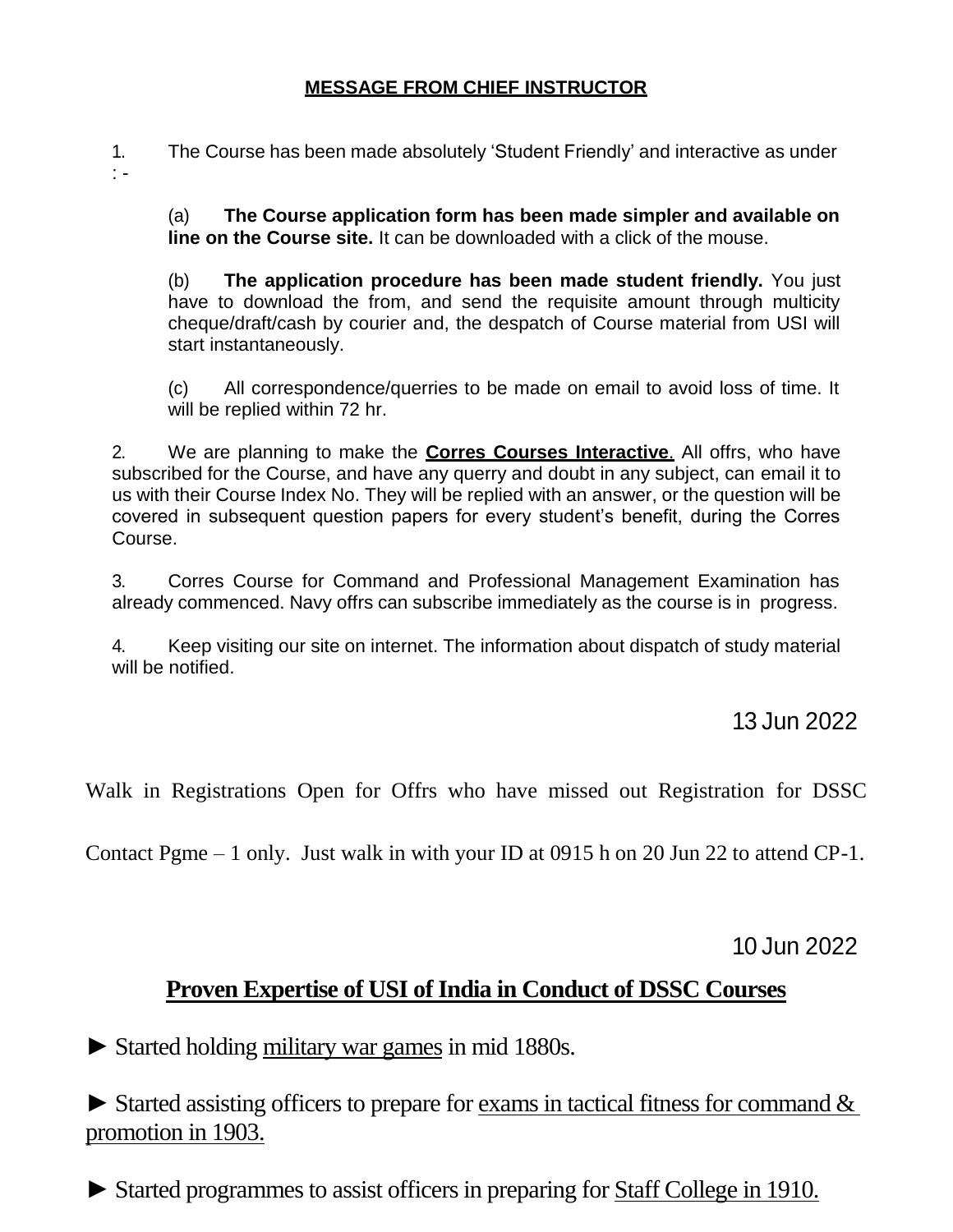► By 1914, there were 23 programmes offered to interested officers on payment.

► Since 1958 conducting courses for promotion exams & DSSC/DSTSC Competitive exams, and Professional Military Education (PME) Course of Indian Navy. Only institution in the country conducting course for all papers for DSSC/Navy.

► The **success rate** in competitive exams has been **approx 80-90%.**

- In 5 yrs of Pre-Pandemic Courses, out of 1911 vacancies available for DSSC/DSTSC/ALMC courses 1503 were secured by the offrs who undertook courses/contact pgmes of USI. In res category 83 out of 117 were student offrs of USI. 17-18 out of 20 Competitive vacancies. Results placed on website every year.
- During Pandemic all courses conducted on line successfully. During this period (2020,2021) out of total available seats for DSSC/DSTSC/ALMC (453+501=954), 527 were secured by small population of 688 offrs registered and trained by USI, out of total candidates (>3000) for exam, by going through online/correspondence course at USI, indicating the magnitude of impact on preparation.
- In Part B, on online model 100% students passed in 1st year, later pass percentage of USI students has been 30% higher than the average of overall result in Part B and D.
- Results speak for themselves. Some students spend over Rs 50,000 to attend Contact Pgme.

► Currently conducting CORE Programmes, Jointmanship Capsules, Strategic Game Exercises, Seminars/Panel discussions at NDC, various War colleges incl other services, Classified study projects on strat and mil matters, besides national level seminars with ARTRAC and other Commands, DGAR etc.

► Prep of study mtrl for Army and Navy (Incl project for Question Bank for online tests for Navy)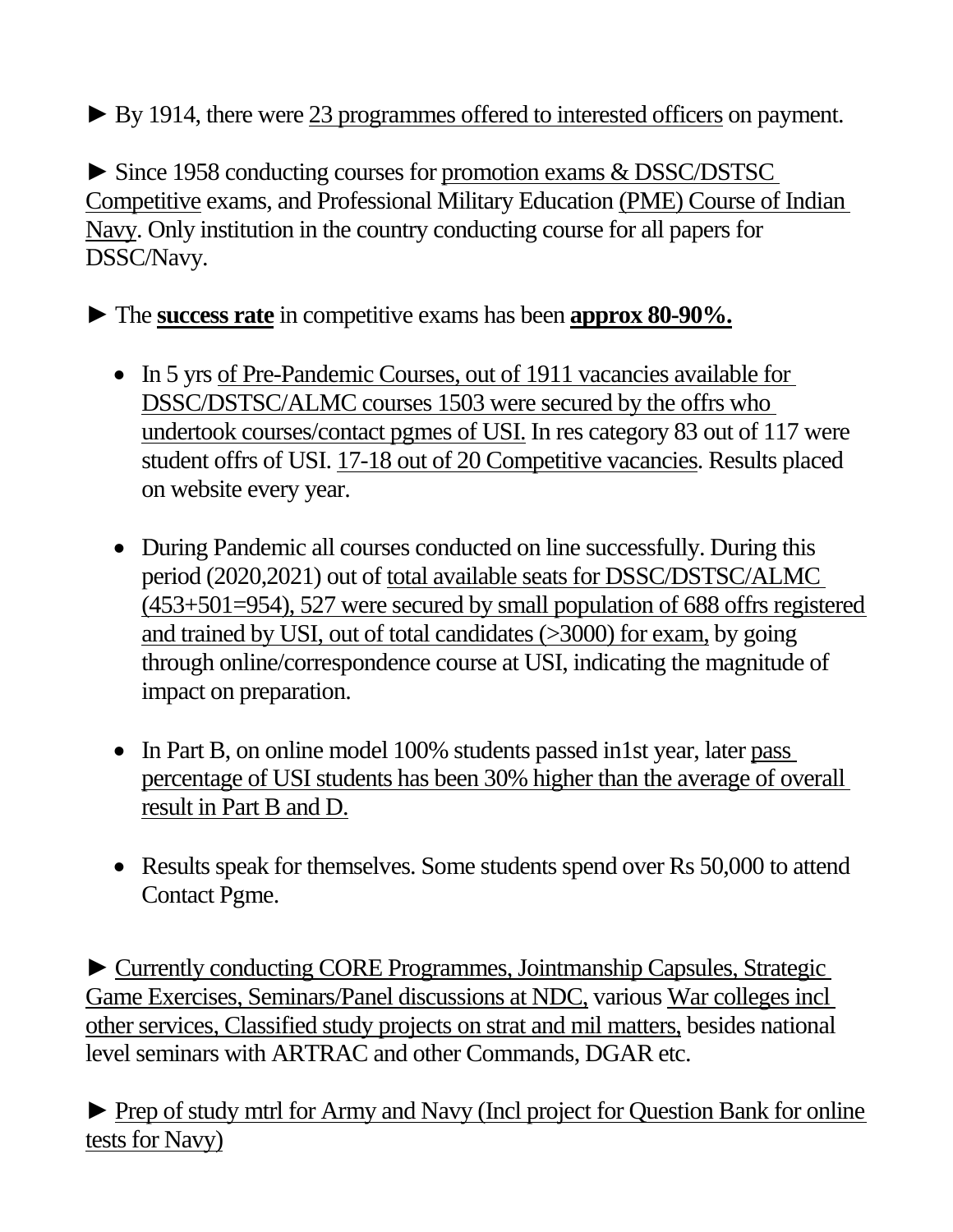► Online and Hybrid Model of courses being conducted at USI, in addition to physical courses. Infrastructure for both available.

## **Modality of Correspondence Courses**

 $\triangleright$  Courses oriented towards preparing officers for promotion  $\&$  competitive exams in planned & sequential manner.

► Correspondence Courses conducted through dispatch of Course material, publications, Question papers at regular intervals for all/chosen subject(s). The schedule is notified in the beginning.

► Syllabus laid down by the Service HQ.

 $\triangleright$  Test papers set by experienced officers, on the pattern of the actual exams,  $\&$ cover all important aspects of subject(s) in graduated manner.

 $\blacktriangleright$  Final test paper in each subject covers entire syllabus for the subject(s), as a dress rehearsal, just before the actual exam.

► Students answer test papers in their own time under examination conditions and send the answer sheets by post.

► Answer sheet corrected by an experienced Directing Staff, & returned to the officer, duly marked with detailed comments and personal guidance notes.

► Suggested answers sent for guidance of the students along with answer sheet.

► Study material including maps for Military History, to make understanding of prescribed military campaign & biographical character easier provided to students.

► For Current Affairs comprehensive quarterly supplements covering International and Domestic scenes sent.

► The Course Material revised & updated every year.

► Results of all exams analysed at the end of Courses and the weaknesses are addressed in next Course.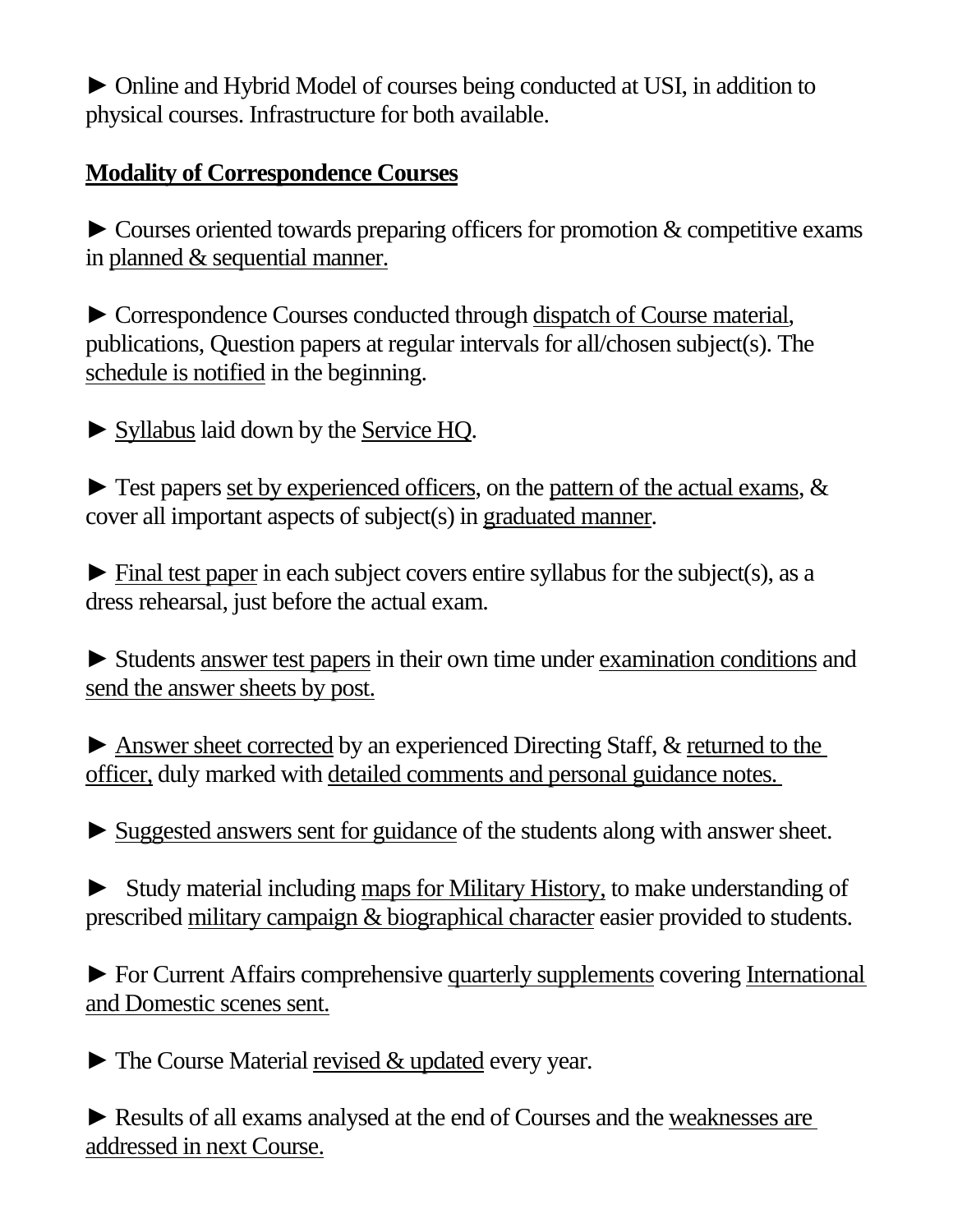► Feedbacks incorporated. Study material and modalities are thus aligned to actual exams, policies changes in services and need to enhance professional capabilities of serving officers.

## **Interactive Course**

► The Course has been remodeled as 'Interactive Course'.

► Enrolment to the Course entitles students, to seek clarification and amplification on subject(s) by correspondence/emails.

► Additional Handouts given based on pattern of questions asked by students in interactive mails.

## **Contact Pgmes (CPs)**

► Three CPs of six days each conducted in June –July (Just before exams) for officers, who have prescribed for it.

► CPs conducted at USI, in Delhi. Separate test papers set for each subject for all programmes.

► Dry run for actual exams.

- ► Mock Test, correction and discussion.
- ► Guide students on exam and answering techniques.
- ► Clarify doubts on entire syllabus for all subjects.
- ► Discussion on question papers issued by USI or from other sources. ► Explain imp subjects/issues.
- ► During pandemic, CPs were conducted on line model.

► USI is plg to undertake CP for Part D especially for offrs on verge of losing seniority/compulsory chance for DSSC, subject to No of registrations. Faculty (Myth of USI being Outdated)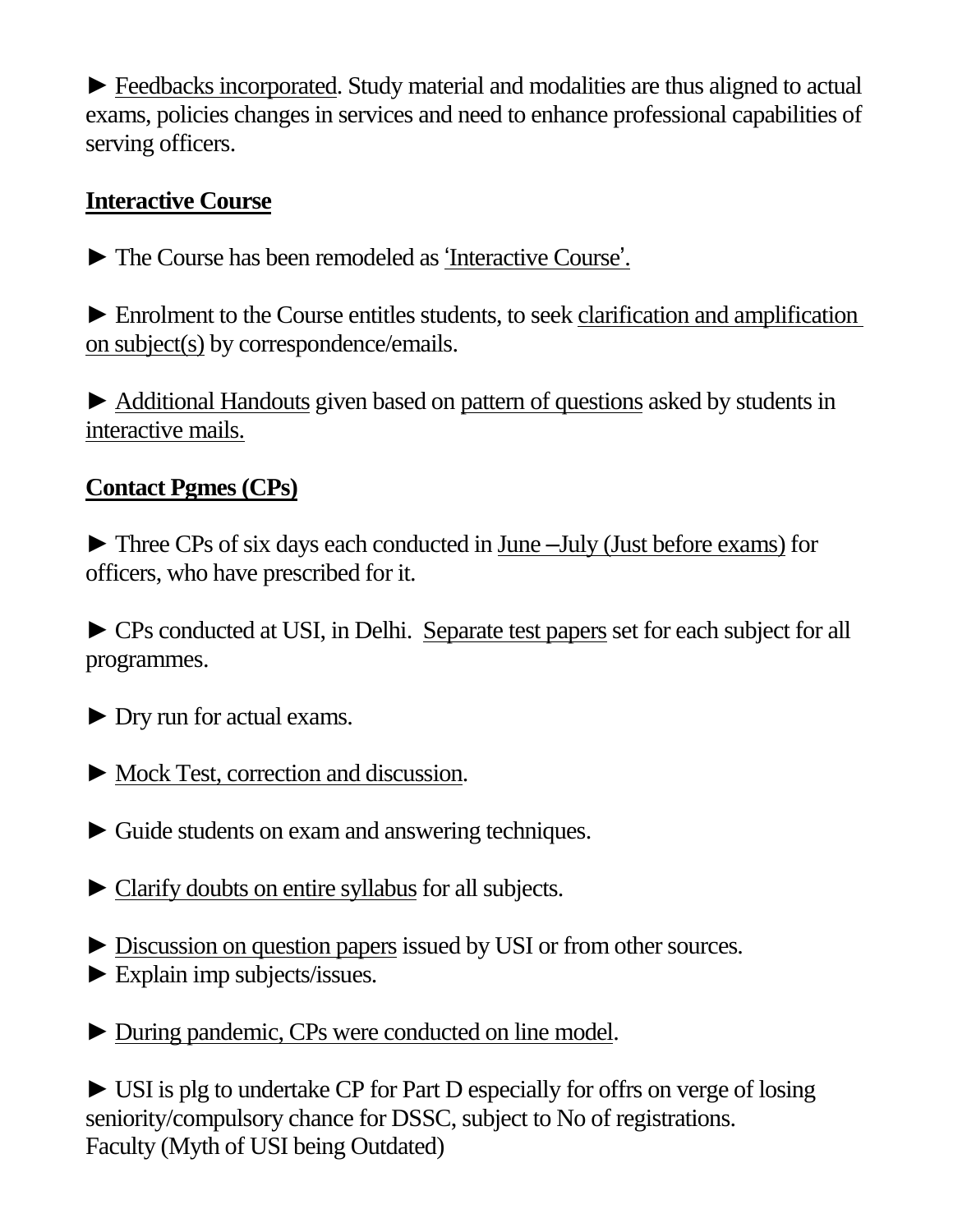►Faculty of Retired and Serving officers. Specialists, Min HC/NDC/Instructor Class A and DSSC qualified having passion of paying back to org. Over 100 offrs on panel from Lt Gen to Col. Student to DS Ratio 10:1.

►Permanency of staff. Institutional knowledge.

►Panel of instructors delivering talks in Higher Command Course, DSSC, Corps Pgmes, Jt Services Capsules and NDC Exercises.

## **Facilities**

- Infrastructure available for Physical as well as Online mode. Tech enabled classroom with smart boards, upgraded audio-visual facilities.
- Adequate grnd Staff (DS Coord recommended, Study leave for PME).
- Institutional Knowledge and experience.

Website being improved for digital payment, feedback on course and examiners.

## **CORRES COURSE FOR PROMOTION EXAM PART 'B' 2022**

1. On behalf of the Director USI of India I welcome you to Corres Course for Promotion Examination Part B 2022. During the course it will be our continuous endeavor to help you to prepare for the exam in a systematic manner through a series of trg packages. Part B being the first promotion exam in your life, you must prepare well and clear it in one go.

2. The mtrl will be sent to you as per schedule given in Gen Instrs. To avoid postal delays students are suggested to ask for dispatch by speed post by paying Rs 600 extra to avoid.

4. Promotion Exam Part 'B' is the first in a series of mil exams you will face in your career. Though it is a non-competitive exam, none the less your systematic and comprehensive preparation for it will not only help you face this exam confidently, but will also lay a sound foundation for exams and courses upto Defence Services Staff College Entrance Exam and for your future service in the Army. So begin in right earnest and prepare meticulously.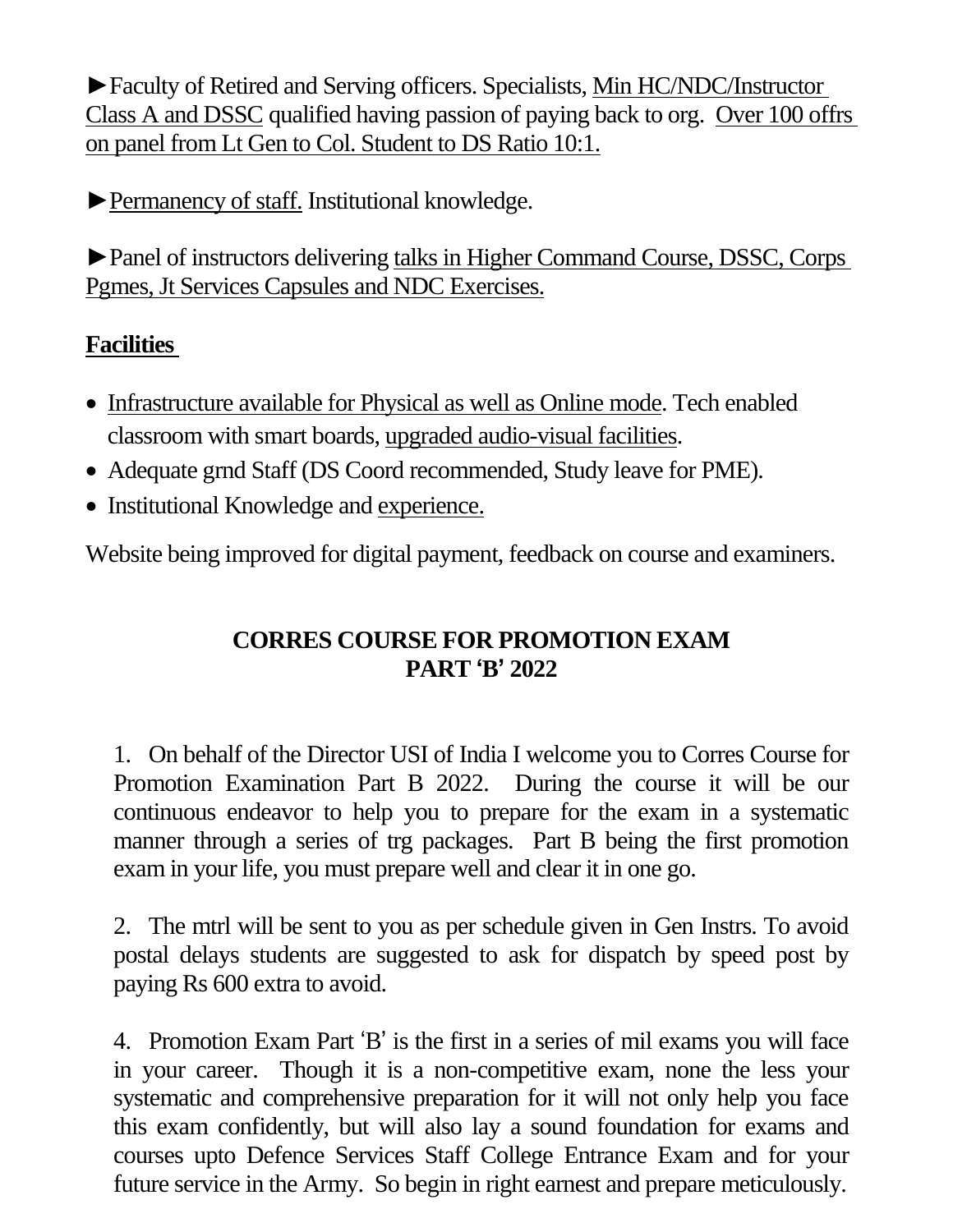5. One crucial point I want to emphasize is that in 2021, all offrs who took USI course have passed the exam and almost 90 precent of other offrs cleared it. The online exams started in last few years and seemed to be easy. It need not be the same in 2022, and ARTRAC can increase the degree of difficulty. It is therefore necessary that you subscribe for the course and prep systematically from the beginning. You may also like to advise your friends, who are affected.

6. If you have any query or wish to seek any clarification any time, you can email me on ci@usiofindia.org. You are requested to write specific doubts for clarification. If you are visiting Delhi, you can avail of the opportunity and clear the doubts in person.

7. I must again stress that ultimately it will be your individual and dedicated effort that will carry you through.

8. We wish you best of luck in your endeavour and subsequent success

# **CORRES COURSE FOR PROMOTION EXAM PART D OCT 2022**

Dear Student,

1. On behalf of the USI of India, I welcome you to the USI Corres Course for Promotion Exam Part D Oct 2022 and look fwd to a fruitful association. Remember passing Part D exam in time gives you more chances and freedom to appear for DSSC. The crux of the course is corrections, guidance and intraction to improve your performance.

2. In the past courses, I have noticed that a large No of students do not attempt the test papers and wait for the suggested answers. Remember that during the exam you will be able to recall the suggested answers better, if you had applied your mind, when you got the question paper. It is, therefore vital that you write out the answers and send them to us for correction. You will be guided on how you could have done better. You will also be able to remember the answer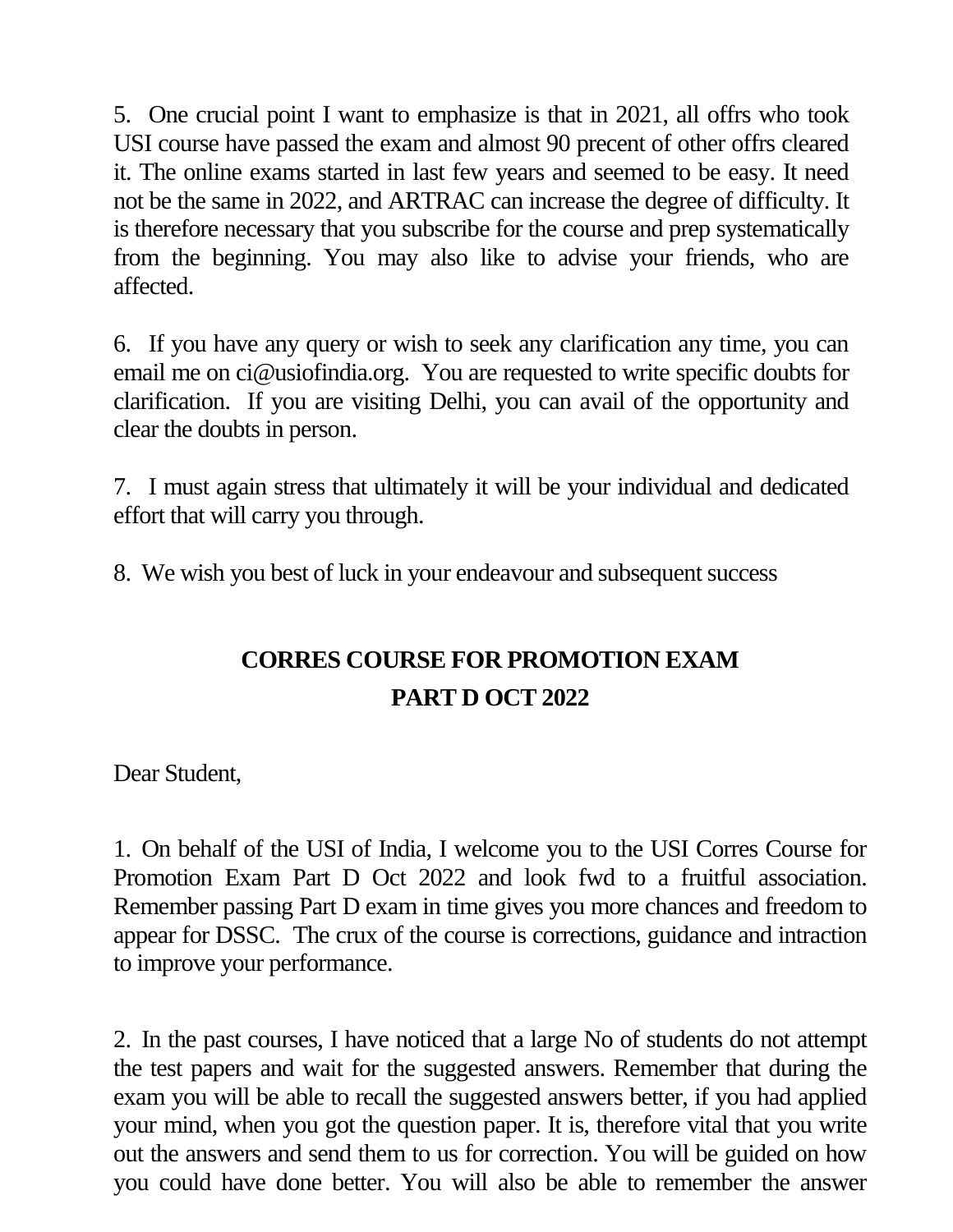composed in your own words/language better.

3. It is strongly suggested that you answer as many papers as you can under exam conditions. If you cannot sit continuously for three hr, do a few questions – note the time taken and later carry on. This is not a good method as continuity is broken but it is better than not monitoring the time. In exam, unless you write correctly and logically the examiner cannot give you mks.

4. If you take longer than three hr to answer a test paper, indicate this by drawing a red line across the paper at the end of the three hr. This will indicate to you the percentage of test paper you were able to attempt in the allotted time. Also indicate the total time taken to actually finish answering all the questions.

5. I would request you to register as fast as possible and commence systemetic studies to avoid undue stress near exam. To cater for offrs who are on the verge of losing seniority or first compulsory for DSSC Course USI preposes to conduct Contact Pgme. Please let us know if you are interested in Contact Pgme for Part D on the lines of DSSC, scheduled in August.

6. We are trying to make the course user friendly and interactive through e-mail. Please read the Gen Instrs carefully.

7. Finally, it is once again emphasised that ultimately it will be your indl effort that will carry you through in the exam. We shall endeavour to help and guide you to achieve success.

8. With my best wishes for a successful end result.

07 Jun 2021

### **CONTACT PROGRAMME 2021**

### **REVISED INSTRUCTIONS FOR CONTACT PGMES -2021**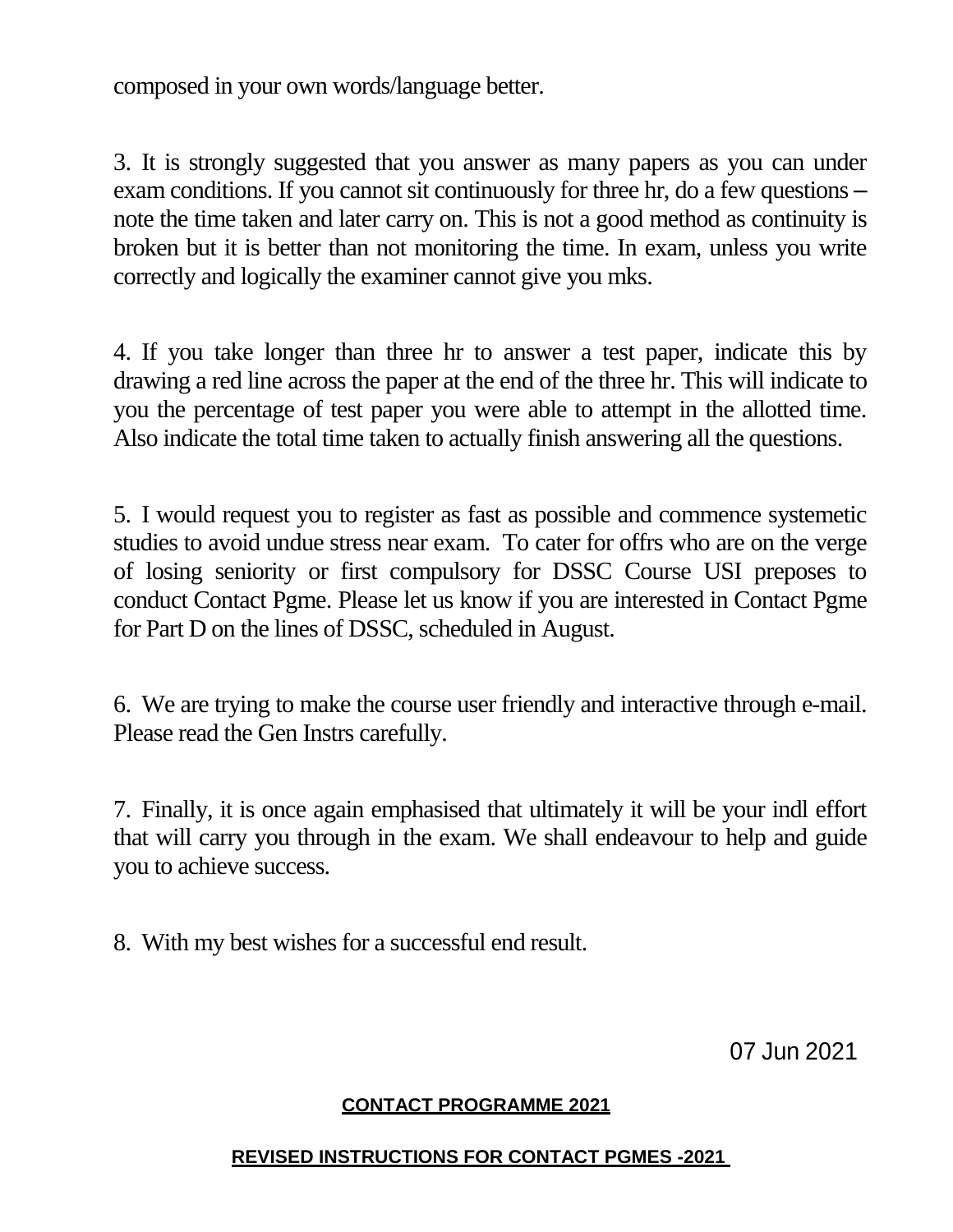Dear Brother Officers,

1. The current state of second wave of coronavirus pandemic in New Delhi seems to be declining, but is still dangerous enough not to risk conduct of physical classes for First Contact Pgme (CP-1) commencing from 21 June 21.

2. In view of the above, its planned that the First Contact Pgme (CP-1) will be conducted online. The modalities will be as under: -

(a) All question papers for six subjects of CP-1 will be dispatched to offrs, who have subscribed for it on 18 June 21. The webinar links from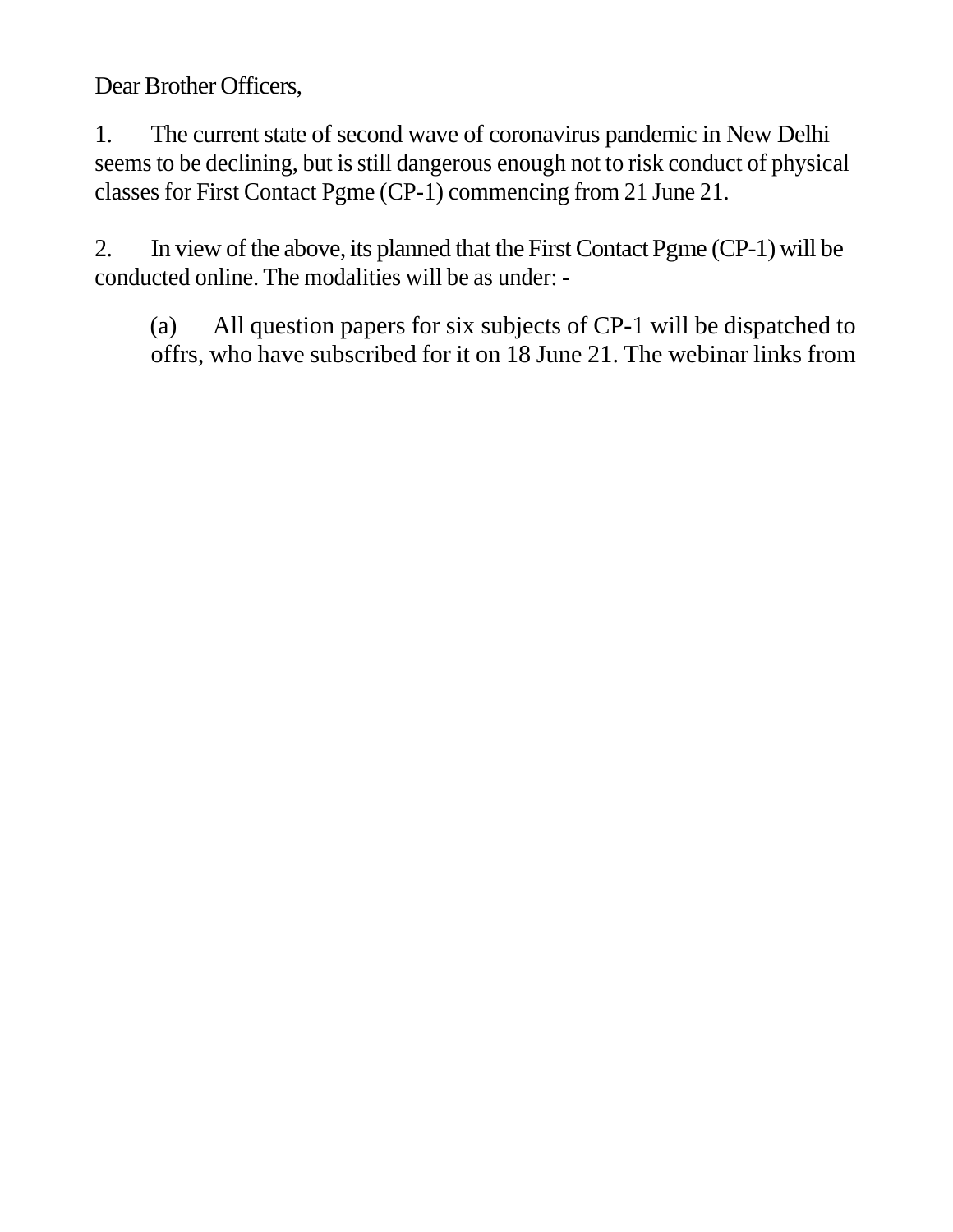Monday to Saturday will also be sent along with the question papers. The same link will also be fwd to the concerned DS(s).

(b) On 21 June 2021, the course will commence with the lecture of CI on guidance for preparation, answering technique and other issues related to improving the performance at 1100 hr. All student offrs are requested to log in 10 minutes before that.

(c) The lecture will be followed by Guidance and Q/A session for Tac B paper. This will also be attended by panel of DS. The session will end at 1330 hr. Offrs are required to appear in mock test of Tac B from 1400hr the same day.

(d) Same procedure will be repeated each day till Saturday with one subject being covered each day.

(e) After the offrs have answered all six papers they will dispatch the answer books to USI by 27 June 21 latest, by speed post only. The same will be corrected and sent back to the offrs at the earliest. We will send the suggested answers on  $28<sup>th</sup>$  June. In your own interest, please do not delay dispatching answered questions beyond  $27<sup>th</sup>$  Jun, otherwise you will minimise the gains from undertaking CP by tendency to see the answer.

(f) The sequence of answering question papers and webinars will be Tac B (21 June), Tac A (22 June), Adm and Law (23 June), SMT (24 June), MH (25 June) and CA (26 June). The same sequence will follow for other CPs, if it has to be held on line, due to pandemic situation, for which separate instructions and links will follow.

3. The re-scheduling of CPs has been carried out as per the registration pattern. CP1 and CP3 will be conducted as scheduled. Contact Pgme 2, (CP2), scheduled from 05-10 July stands cancelled due to inadequate registration to make it viable. Offrs who had applied for CP2 can either ask for transfer to CP1 or CP3 by email imdt. In case some offr is unable to changeover due to any reason, he will be provided the study mtrl for CP1 and CP3, within the amount paid for CP2. No money will be refunded as it gets committed in preparation of study mtrl and honorarium of DS earmarked and briefed in advance.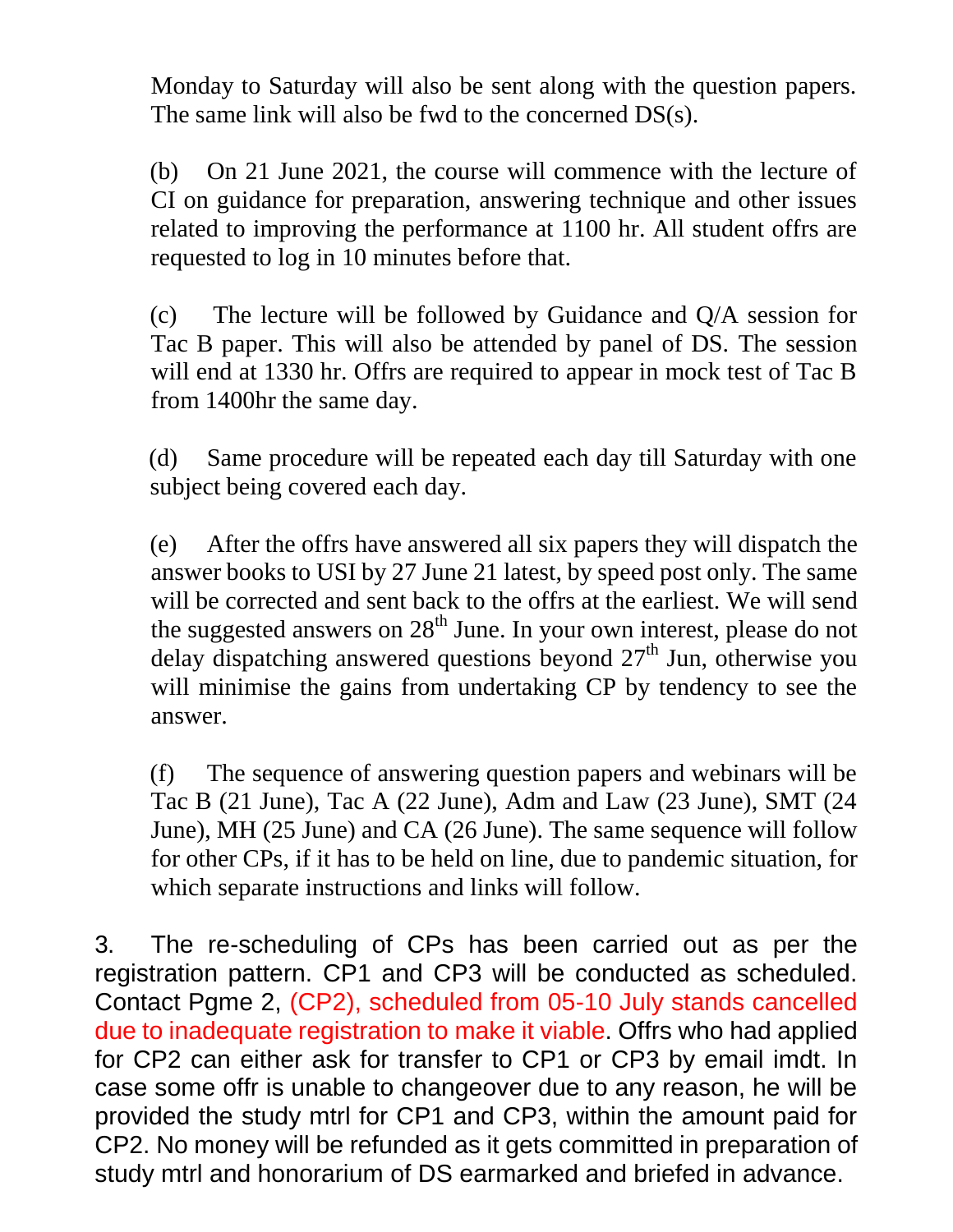4. It is expected that by 19 July coronavirus situation might improve to the extent that physical conduct may be possible. In that case USI as well as student offrs will prefer physical conduct of CP and all old instructions will hold good. In case the situation doesn't improve the model for CP1 will be replicated for CP3 and offrs registered for CP3 will be intimated in first week of July 21.

5. It is requested that maximum publicity be given to these instructions. There is no change in correspondence course for DSSC or Part D. Offrs are encouraged to register for the course as well as either of contact pgmes (CP1 and CP3) as both have adequate registration and will be conducted under any circumstance.

## **6. These Contact Programmes for DSSC/DSTSC Sep 2021, might become oversubscribed, so register yourself earliest as it is on first cum first serve basis, and to get on your preferred dates.**

Date of Contact Programmes: -

| $CP-1$ | 21 to 26 Jun 2021.             |
|--------|--------------------------------|
| CP-II  | 05 to 10 Jul 2021. (Cancelled) |
| CP-III | 19 to 24 Jul 2021.             |

7. **Fee Structure**. Cost of per CPs is as under: -

| <b>Mock Test &amp; Discussion</b> | 6000/-   |
|-----------------------------------|----------|
| Only mtrl for any one CP          | $3000/-$ |

8. Please go through the instructions very carefully and you can plan accordingly. You can make necessary changes as indicated in the instructions.

9. For the webinars you can join in through your computers/laptops or mobiles. It is recommended that you locate yourself at a place where internet/4G is available for that week. For those offrs who are unable to reach out, hard copy of every study material will follow in any case.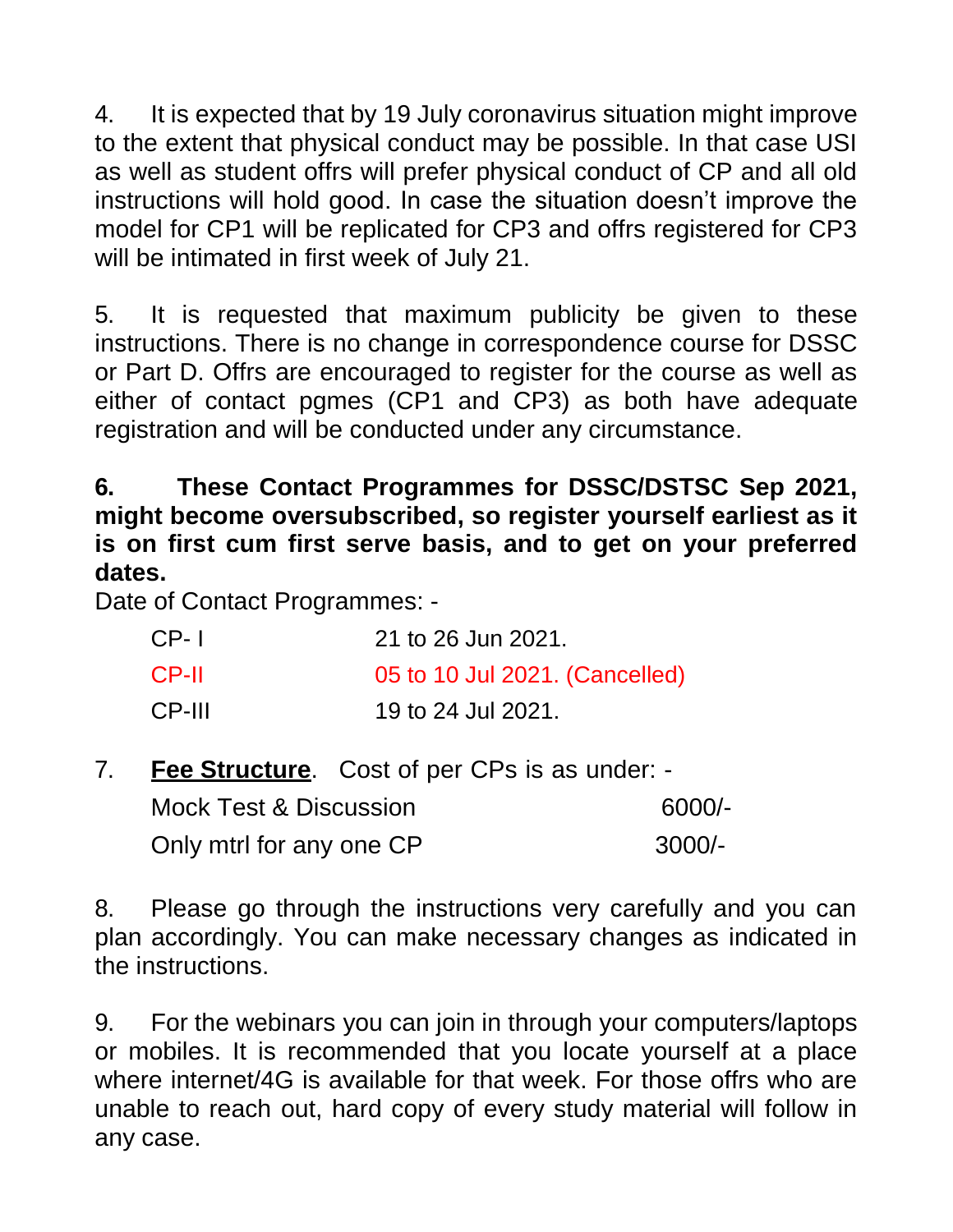10. The next set of instructions will be issued as indicated. The revised instructions issued will also be displayed on our website in "Msg from CI" in due course, however the specific link will only be issued to the offrs, who have subscribed for the specific CP and the DS Body along with question paper.

01 Feb 2021

DSSC 2020: Highly encouraging results. Out of 304 offrs registered for DSSC Corres Course /Contact Pgme. 257 Offrs qualified for DSSC/DSTSC/ALMC/Res. USI Congratulates successful candidates, who took the Cores Course/CP seriously. Hurry up for registration of DSSC/Part D/Part B Navy to desire max benefits from Course, through meaningful correction of your written wk.

18 Oct 2020

1. As the postal services have resumed in most part of the country, the study mtrl for Corres Courses will be despatched by post. All offrs are advised to register for Corres Courses for the year 2021 i.e. Part B, Part D, DSSC, PME Navy and Contact Pgmes.

2. Contact Pgmes are being planeed through physical interaction, hoping that COVID-19 situation will improve by June – July 2021. Timely intimation will be given, in case it is required to be changed to online model, if the pandemic situation doesn't improve. In either case the DSSC asperants are advised to register for the Course imdt. The dates have been given in the prospectus loaded on our website.

23 Mar 2020

**In view of precautions against COVID-19, the registration for all courses will continue online as hitherto-fore. The Course material will be dispatched immediately after lock down in Delhi is relaxed. Officers registering for DSSC, Contact Programmes, PME (Navy), Part B and Part D should hurry up with online registrations, to start timely preparations.**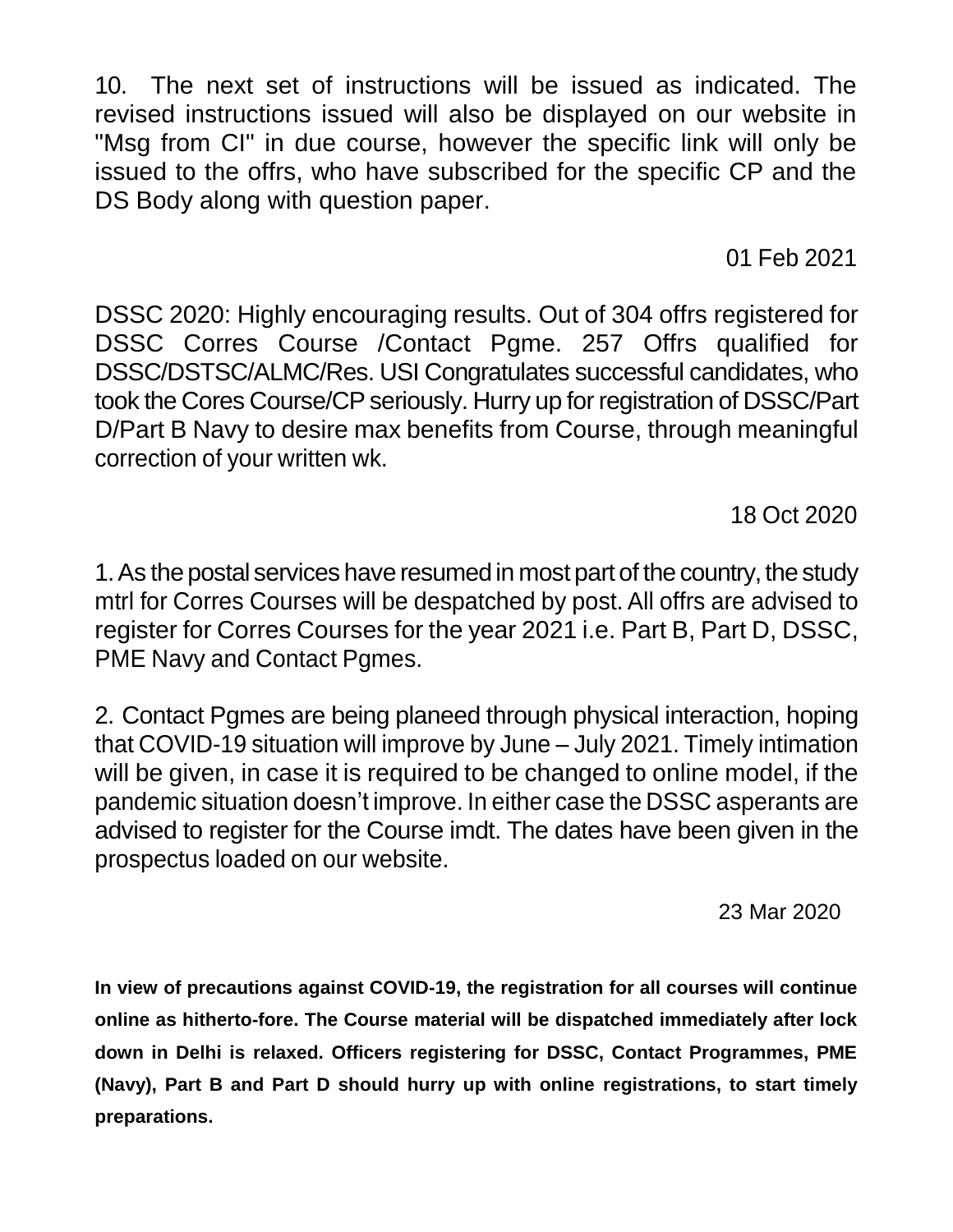1. The results for DSSC for the year 2019 of the offrs who registered for USI correspondence Course/Contact Pgme is given below:-

| <b>Results</b> |               | <b>DSSC</b>                          |                                 |                       |
|----------------|---------------|--------------------------------------|---------------------------------|-----------------------|
|                |               | <b>Total</b><br><b>Vacancies for</b> | <b>Secured by</b><br><u>USI</u> | <b>USI Percentage</b> |
|                |               | the Army                             |                                 |                       |
| (a)            | Competitive   | 20                                   | 12                              | 60%                   |
| (b)            | Nominated     | 247                                  | 173                             | 70.04%                |
| (c)            | Reserve for   | 25                                   | 11                              | 44%                   |
|                | DSSC/DSTSC    |                                      |                                 |                       |
| (d)            | <b>ALMC</b>   | 90                                   | 68                              | 75.55%                |
|                | (Advance      |                                      |                                 |                       |
|                | Logistics Mgt |                                      |                                 |                       |
|                | Course)       |                                      |                                 |                       |
|                | <b>Total</b>  | 382                                  | 264                             | 69.10%                |

## **DSTSC (Defence Services Technical Staff Course)**

### **Results**

| (a) Nominated | 88 | 54.54% |
|---------------|----|--------|
|               |    |        |

(b) Reserve Incl in Para 2 (c) above.

2. It may be noted that due to various operational commitments, only 426 offrs who took the course at USI had appeared, which is less than 30 percent of the all offrs who appeared for the exam in 2019 and secured almost 70% of the seats for DSSC/DSTSC/ALMC of the total seats. With this data it is evident that the written practice, corrections and guidance given to the student offrs from USI makes a significant improvement in offr's performance. Only having excessive study mtrl does not give good result, unless the offrs write the answers, which are then corrected by experienced DS and the offr is appropriately guided.

3. In this context, I advice all offrs who are appearing for DSSC-2020, to immediately register for USI Correspondence Course and Contact Pgmes, which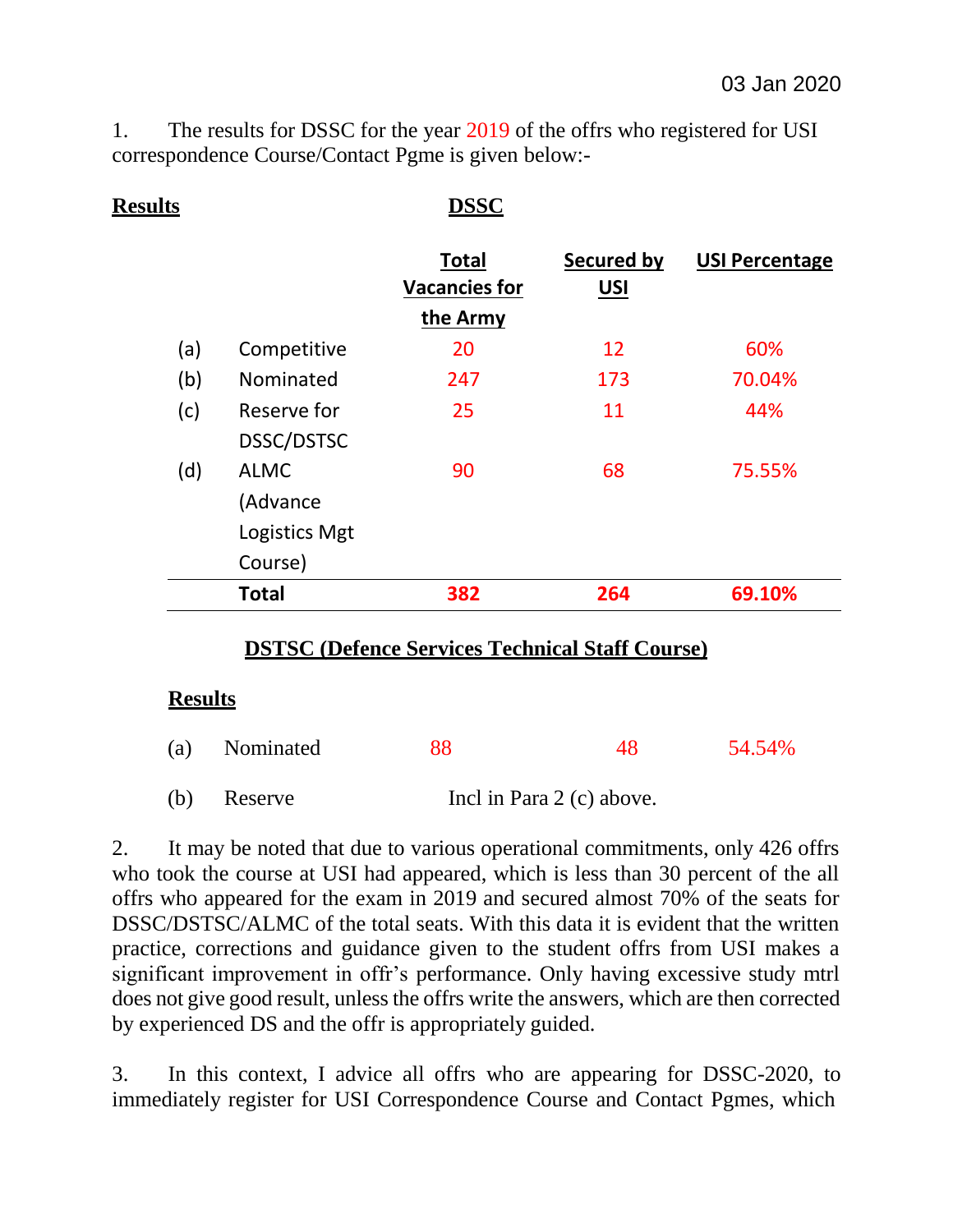have already been notified for your advance plg and make the best use of the guidance, which this Institute has to offr. Your registration also gives you an opportunity to clarify doubts on any subject, as and when they appear through email/phone call/personal interaction.

## **01 Jan 2020**

I want to emphasize to all officers eligible to apper for Part B, that in 2019, all offrs who took USI course have passed the exam and almost 90 precent of other offrs cleared it. The online exams happened for the first time and seemed to be easy. It need not be the same in 2020, and MT Dte can increase the degree of difficulty. It is therefore necessary that you subscribe for the course and prep systematically from the beginning. You may also like to advise your friends, who are affected.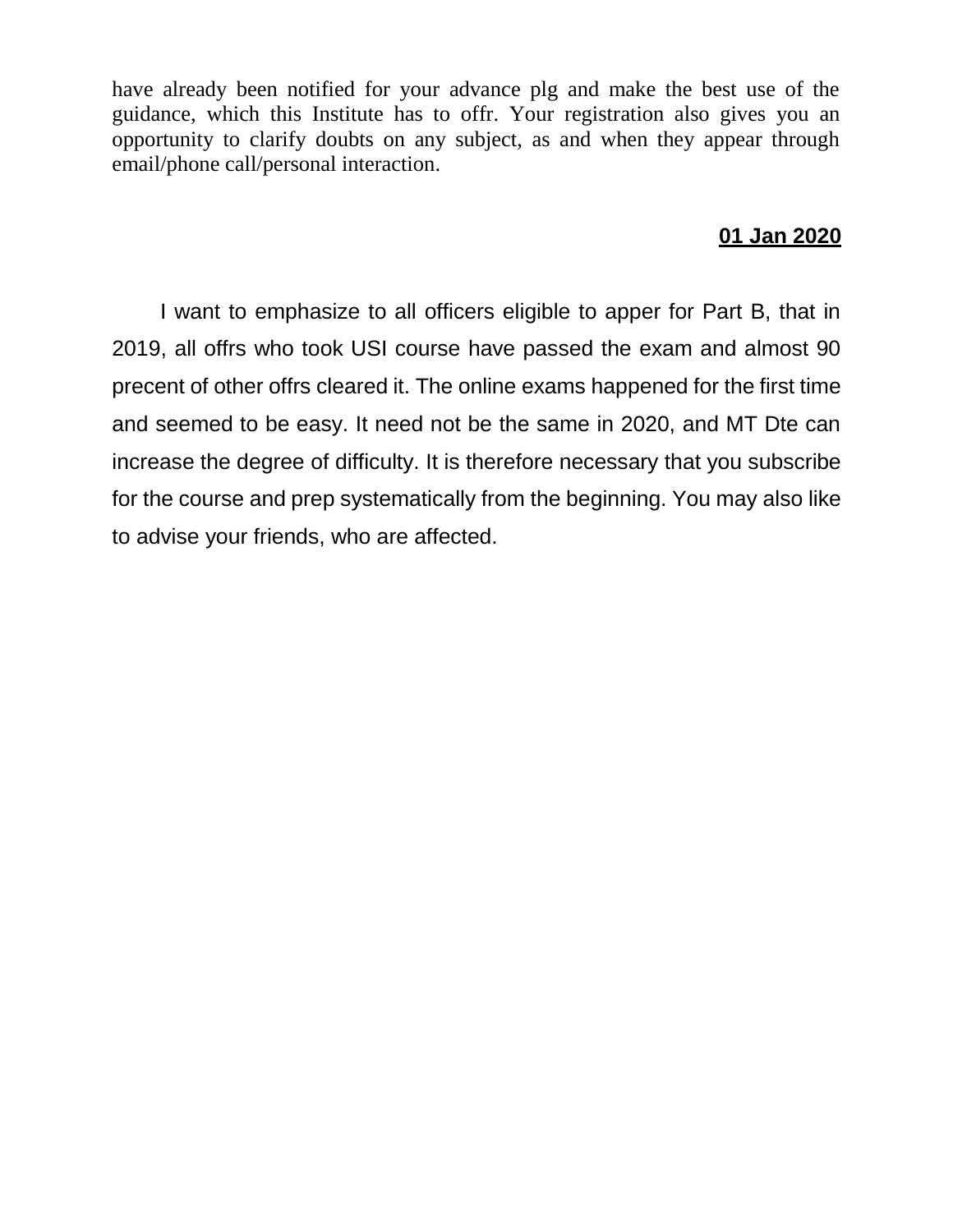### **26 Dec 2019**

#### **DESPATCHED DETAILS OF COURSE MTRL**

The First Desp of course mtrl for DSSC – 2020 was sent on 06 Dec 2019.

#### **01 Aug 2019**

### **DESPATCHED DETAILS OF COURSE MTRL**

The Sixth (Final) Desp of course mtrl for DSSC – 2019 was sent on 01 Aug 2019.

The Third desp of course mtrl for Part  $D - 2019$  was sent on 25 July 2019.

All Part D Aspirants, please register imdt to get max benefit from the Course and be eligible to appear for DSSC Exam at the earliest.

#### **22 Jul 2019**

A large No of DSSC aspirants have requested USI for conduct of addl Contact Pgme for 2019, as many of them have not been able to attend CP so far. A new CP is being proposed from 05 Aug to 10 Aug 2019 subject to a min registration of 30 students. Interested offrs can email imdt. Registration fees will be refunded if the Contact Pgme is called off due to inadequate strength.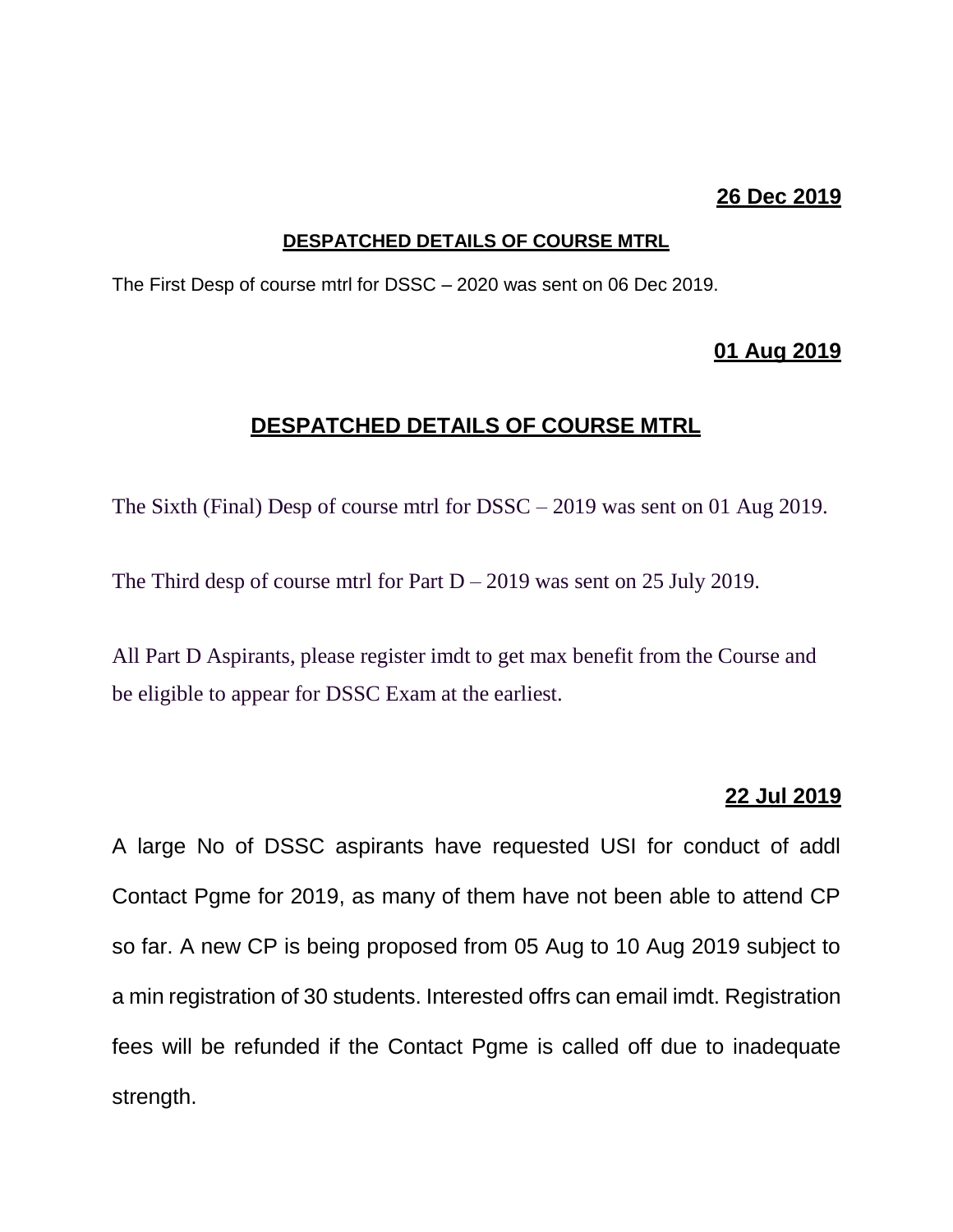#### **15 Jul 2019**

On the spot Registration open for CP-3 commencing 22 July 2019. Offrs to come with I Card at 0900 hr, 22 July 2019. Dress Casual.

#### **01 Jul 2019**

On the spot Registration open for CP-2 commencing 08 July 2019. Offrs to come with I Card at 0900 hr, 08 July 2019. Dress Casual.

#### **19 Jun 2019**

For Part B – Jun 2019 - Registration for Part B, 2019 is still open. The Course has been remodeled. Register yourself immediately to get maximum time for preparation for best results. USI is sending Course material to prepare officers for Part B examination for online test. **Addl objective type questions being provided.** Affected officers to register immediately to prep on new model, before appearing online.

**17 Jun 2019**

**On the spot Registration open for CP-1 commencing 24 Jun 2019. Offrs to come with I Card at 0900 hr, 24 Jun. Dress Casual.**

**06 Jun 2019**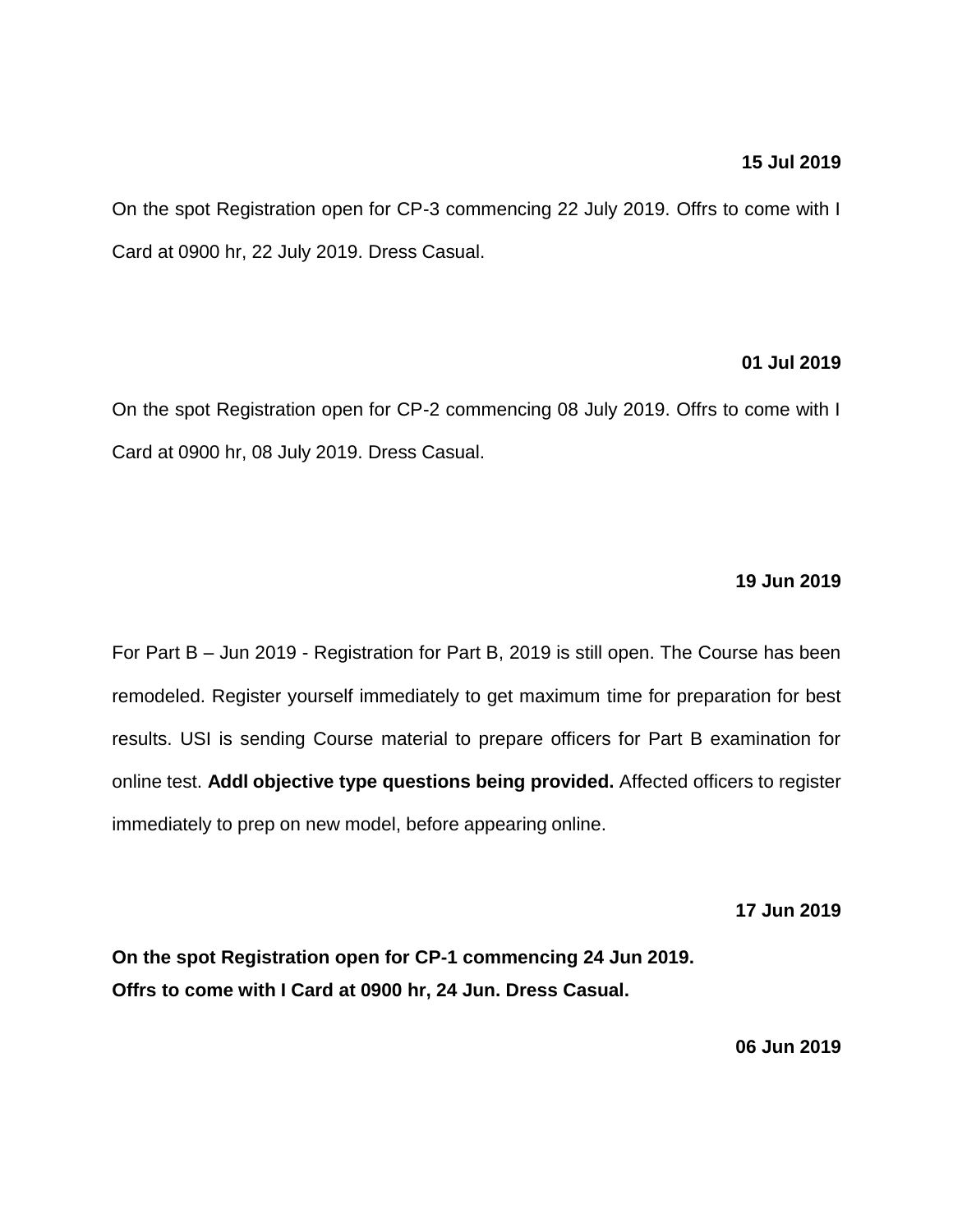USI (Course sec) Landline telephones are not working properly due to change over to fiber optic cable. Contact on Mob No 09810885519, 9810102378 for any queries, if unable to contact on landline.

Register yourself to prepare of online exam Part B – 2019. Course Mtrl is available upto 30 Jul 2019. Some addl objective type papers will also be provided for prac.

#### 14 May 2019

Registration open for Contact Pgmes DSSC/TSOC – 2019. Register imdt to gain max benefit of guidance. CP to be conducted in Jun and July 2019, on first come first serve basis. Contact : 2086 2320, 2086 2321, 2086 2314 Extn 210, 2086 2318, 09810885519 (if other numbers NA).

Course material to prepare to officers for Part B examination for online test starting this year is available in USI of India. Affected officers to register immediately to commence prep as per new model.

#### **Simple Steps For Registration For Courses**

The registration has been made very simple and user friendly. The process stands reduced to only two emails to CI, USI of India.

#### **Non – Member**

- 1. Open USI website [www.usiofindia.org](http://www.usiofindia.org/)
- 2. Download membership form available on website.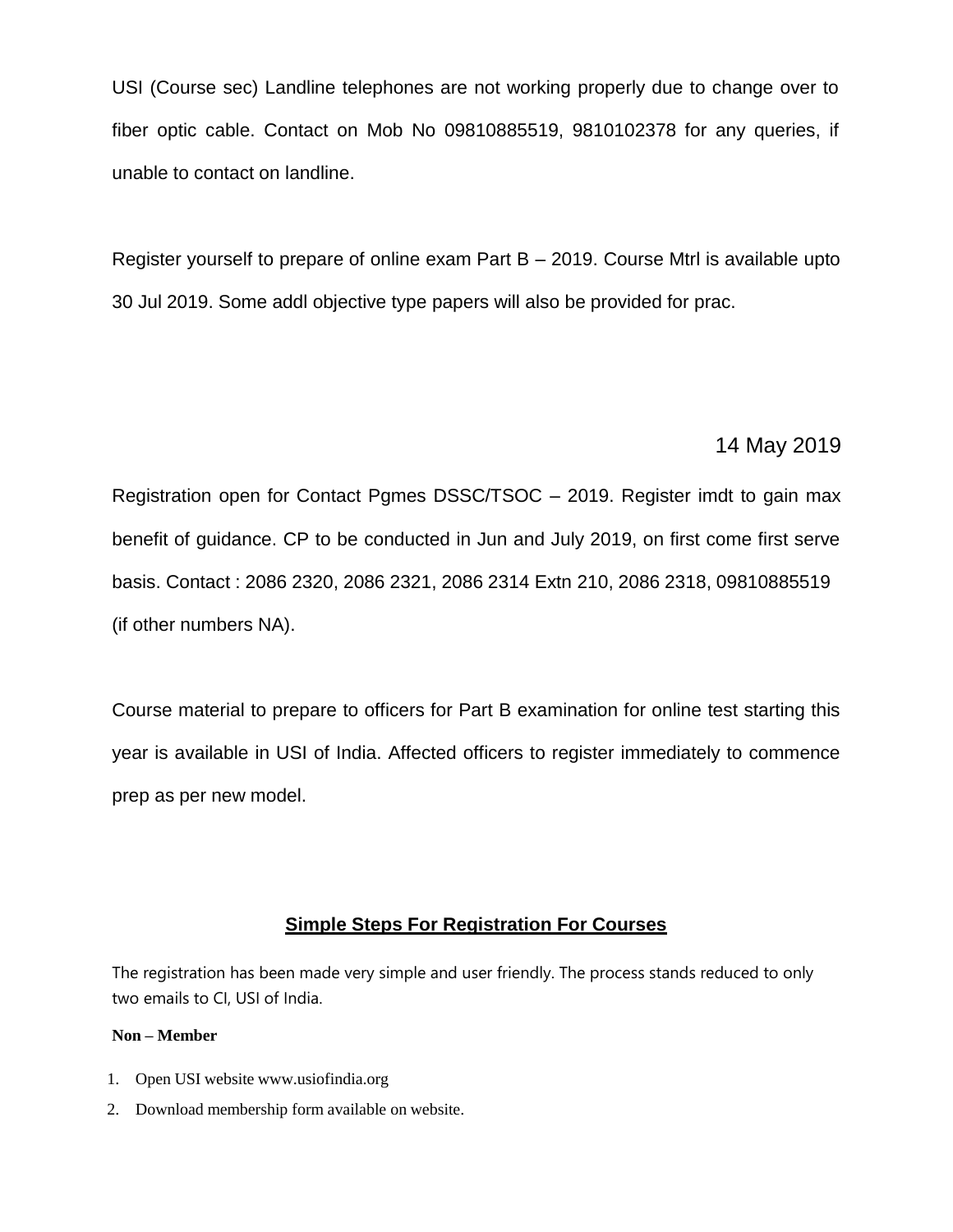- 3. Fwd scanned copy / snapshot of filled and signed membership form alogwith id proof(scanned copy/snapshot of canteen card / service cert)or the membership form itself can be countersigned by the staff offr / CO.
- 4. E-mail membership form and id proof,alongwith address (where you require study mtrl) and fwd to ['ci@usiofindindia.org',](mailto:ci@usiofindindia.org) asking for USI bank details
- 5. Course sec will provide Bank details for online payment (Membership plus course fees). (Payment can also be made by DD/Cheque in favour of Director USI or cash). (See fee structure below)
- 6. Do NEFT tfr to the given USI Bank account and fwd snapshot of tfr details to email to [ci@usiofindia.org. \(](mailto:ci@usiofindia.org)Fee structure are available in USI prospectus – 2019 and Courses coln)
- 7. On receipt of payment,regn will be madeyou will be intimated your Course Index No.Course mtrl will be desp to your given add by the USI as per the schedule given in prospectus.

#### **Existing Members**

- 1. Membership form or any id proof are not reqd
- 2. Apply to Chief Instr, fwd requisite application for joining the courses/subjects by email on ['ci@usiofindia.org'.](mailto:ci@usiofindia.org) Also quote your exiting valid membership No.
- 3. Course sec will provide Bank details for online payment (only for course fees). Payment can be made as explained in Step 6 above.(Fees structure are available in USI Prospectus – 2019.)
- 4. On receipt of payment, regn will be made and you will be intimated your Course Index No. Course mtrl will be desp to your given add by the USI as per the schedule intimated in the prospectus.

#### **DESPATCHED DETAILS OF COURSE MTRL**

The First Desp of course mtrl for DSSC – 2019 was sent on 27 Nov 2018

18 Sep 2018

## **COURSE FEES FOR 2019 & ONWARDS**

|               | <b>Courses</b>              | <b>Course Fees</b>            |
|---------------|-----------------------------|-------------------------------|
| <b>Ser No</b> |                             | $\mathbf{Rs}$<br>$\mathbf{P}$ |
| (a)           | <b>DSSC</b> (Army)          |                               |
|               | All Subjects<br>(i)         | 8000.00                       |
|               | <b>Each Subject</b><br>(ii) |                               |
|               | Tac A<br>(aa)               | 1300.00                       |
|               | Adm & ML<br>(ab)            | 1200.00                       |
|               | <b>SMT</b><br>(ac)          | 1500.00                       |
|               | <b>CA</b><br>(ad)           | 1800.00                       |
|               | MH<br>(ae)                  | 1800.00                       |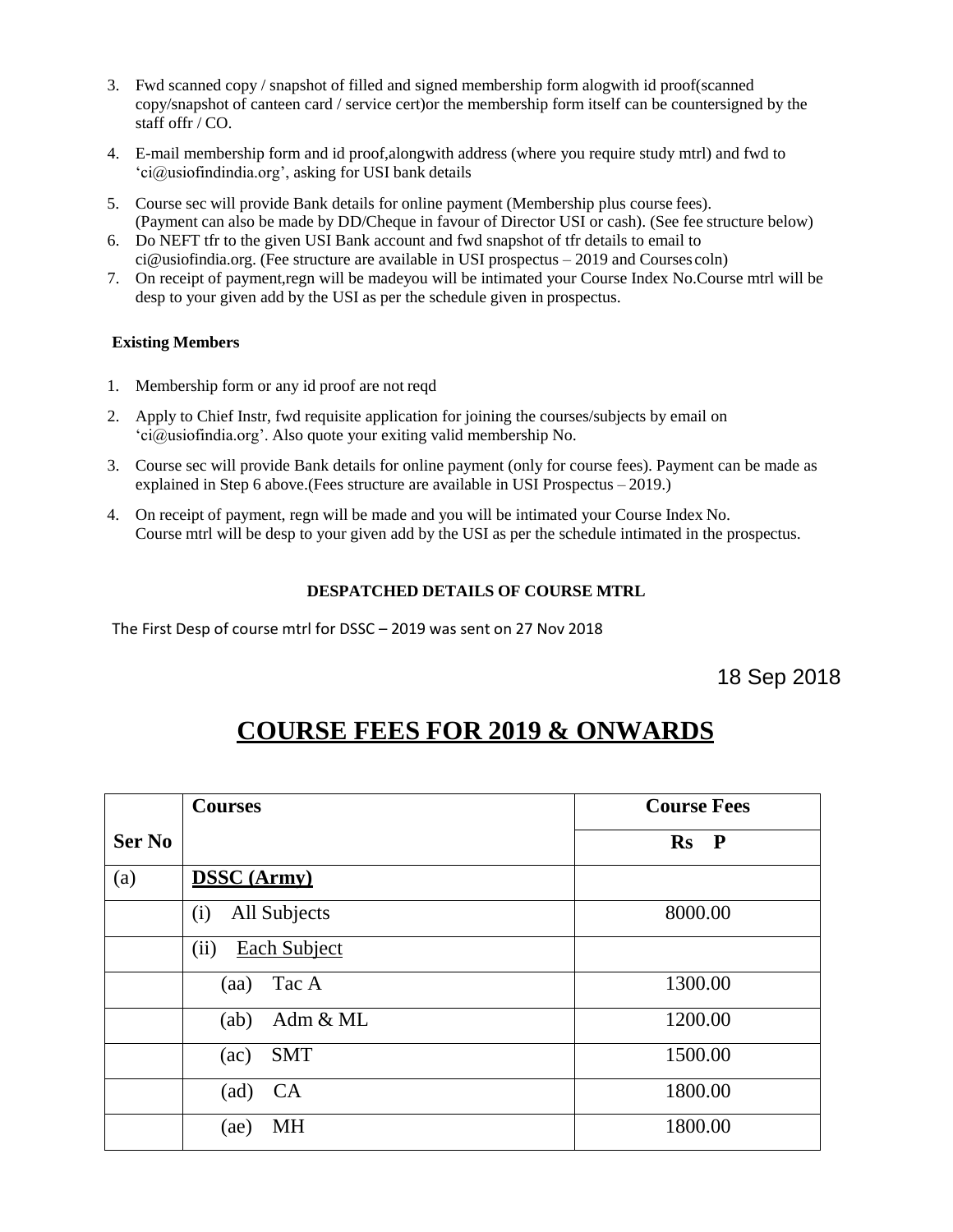|     | Tac B<br>(af)                                                   | 2400.00 |
|-----|-----------------------------------------------------------------|---------|
| (b) | <b>DSSC</b> (Navy)                                              |         |
|     | Paper $-1$ only                                                 | 1500.00 |
| (c) | Part B                                                          |         |
|     | (i) All Subjects                                                | 3000.00 |
|     | (ii) Each Subject                                               |         |
|     | Adm<br>(aa)                                                     | 600.00  |
|     | ML<br>(ab)                                                      | 600.00  |
|     | Tac<br>(ac)                                                     | 800.00  |
|     | (ad)<br>CA                                                      | 1000.00 |
|     | <b>MH</b><br>(ae)                                               | 1000.00 |
| (d) | Part D                                                          |         |
|     | (i) All Subjects                                                | 4000.00 |
|     | (ii) Each Subject                                               |         |
|     | Adm<br>(aa)                                                     | 1000.00 |
|     | ML<br>(ab)                                                      | 1000.00 |
|     | Tac<br>(ac)                                                     | 1000.00 |
|     | CA<br>(ad)                                                      | 1200.00 |
|     | MH<br>(ae)                                                      | 1200.00 |
| (e) | <b>Contact Pgme (DSSC/TSOC)</b>                                 |         |
|     | Mock test, correction and discussion<br>(a)<br>for all subjects | 6000.00 |
|     | Only CP Mtrl for All subjects<br>(b)                            | 3000.00 |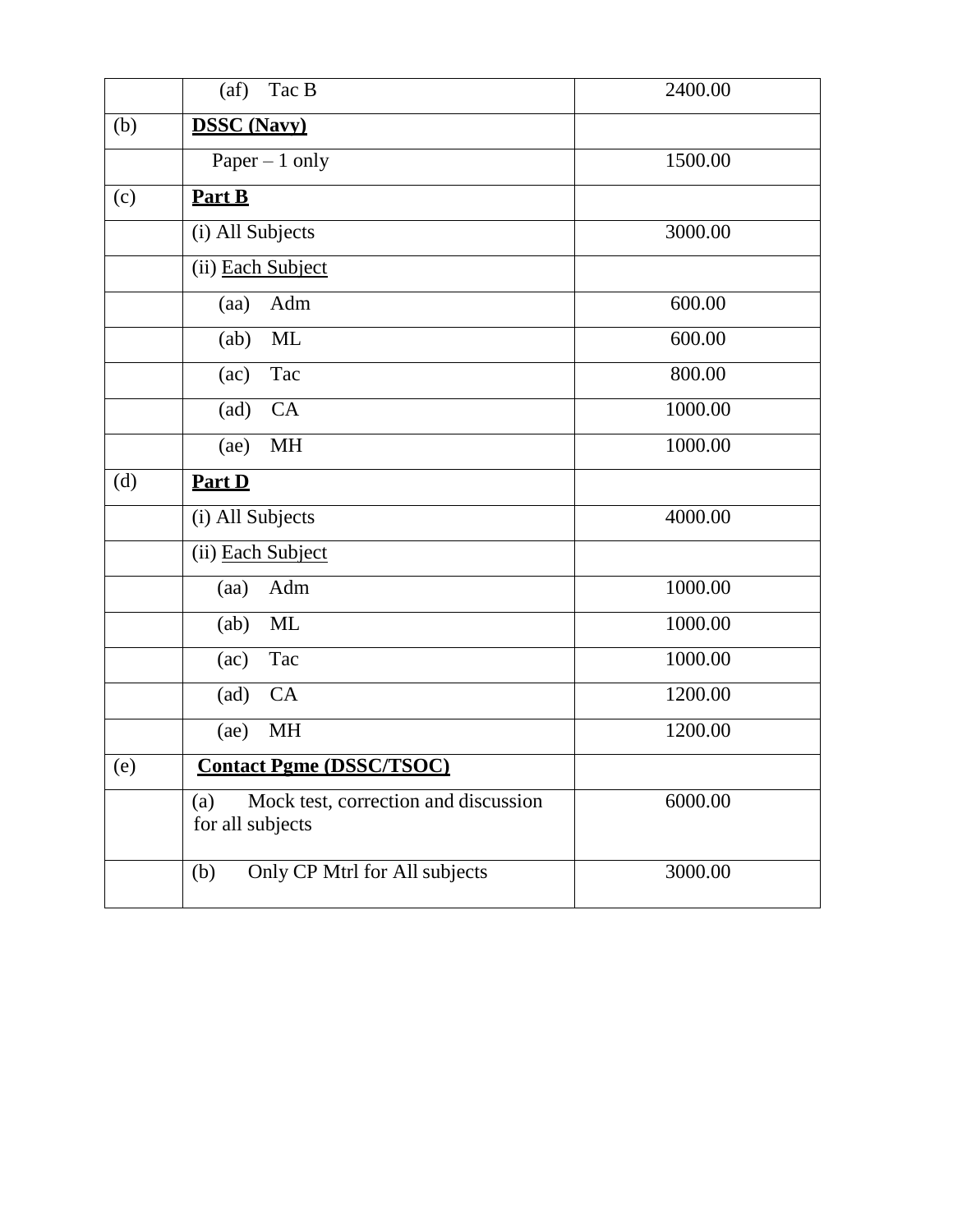#### **CONTACT PROGRAMME (CPs) FOR DSSC/TSOC ENTRANCE EXAM- 2019**

1. Details regarding the three CPs proposed to be conducted in 2019 are given in succesding paras. When selecting a CP, students must give a sec choice to allow adjustments.

3. The CPs will be conducted at the USI. Separate test papers will be set for each CP, which will be different from the Correspondence Course. The schedule will be as follows:-

- (a) CP I 24 to 29 Jun 2019.
- (b) CP II 08 to 13 Jul 2019.
- (c) CP III 22 to 27 Jul 2019.

4. **Withdrawal/ Cancellation.** Request for withdrawal/cancellation is not permissible. However, such offrs will be provided all mtrl issued during the CP applied for, plus mtrl of one more CP of applicant's choice (if info recd earlier).

5. **Change of CPs.** Normally all CPs are oversubscribed, so you are advised to register yourself at the earliest to avoid disappointment of dates, as it is on first cum first serve basis. Generally, change of CP will not be entertained. However, as a spec case, request may be considered, if recd 20 days in adv, subject to availability of vac in the particular CP asked for.

6. The aim of these CPs is as follows:-

- (a) Mock test, correction and discussion.
- (b) Guide students on exam technique.
- (c) Clarify doubts.
- (d) Discussion on the question papers issued by the USI or from any othersource.
- (e) Highlight imp subjects/issues.

7. Detailed schedule for the CPs is as given at Appx att.

8. After each mock test, experienced DS will correct the papers, and discuss these with you to highlight your weak areas and guide you for further improvement.

9. If you opt to join one or more of the CPs, kindly send your acceptance along with a demand draft for Rs 6000/- for DSSC (all subjects ) per CP. Mtrl for CP only can also be regd/subscribed by paying Rs 3000/- per CP. Payment may be made by cash, multicity or local cheque/bank draft drawn in favour of the 'Director USI of India' payable at New Delhi or through netbanking.

10. You will be reqd to come to Delhi under your own arngs, and make arngs for your stay in Delhi. A few rooms are available at the USI premises; the cost of can be checked from the Residency. These rooms need to be booked in advance directly with the Residency through E-mail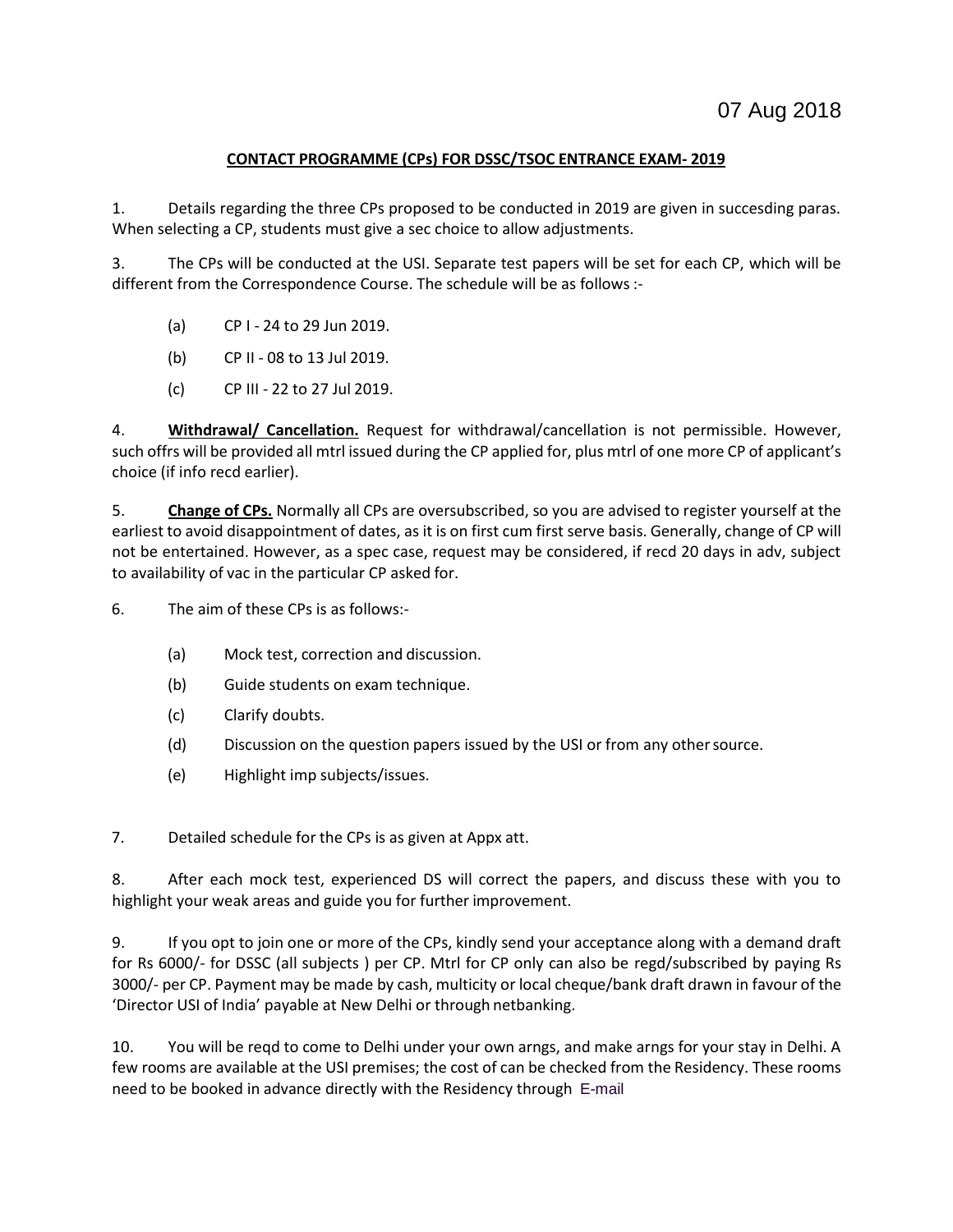at [residencyresorts@gmail.com,](mailto:residencyresorts@gmail.com) or Tele No 26151228 or 9999889195 (Reservation Desk). Stay in USI will avoid the requirement of conveyance.

11. Besides the above, accn is likely to be available in Transit Camp Offr's Mess (Old BH) Delhi Cantt through HQ Delhi Area (Q Branch). You may contact HQ Delhi Area directly.

12. During the CPs tea and snacks will be provided under arngs of the USI. You will have to make own arngs for lunch. Fixed lunch is provided at the restaurant on the USI premises. Economy lunch is available at the staff canteen. The rates are under revision. You may attend the CPs in open collar. You are required to report at 0900 hr at Seminar Room No 1 of the USI on the first day of the CP.

13. USI membership is mandatory to attend CPs. The process of registration is same as for correspondence course and can be easily done from anywhere just by two emails and internet money tfr.

> (S B Asthana, SM, VSM) Maj Gen Chief Instructor

#### **PROGRAMME OF CPs – 2019**

- 1. CP I 24 29 Jun 2019.
- 2. CP II 08 13 Jul 2019.
- 3. CP III 22 27 Jul 2019.

| <b>Ser</b><br>$\underline{\mathsf{No}}$ | Day | <b>Date</b>                | Subject &<br><u>Date</u>       | <b>Timing &amp; Events</b>                                                                                                |                                                                                                        |  |  |  |
|-----------------------------------------|-----|----------------------------|--------------------------------|---------------------------------------------------------------------------------------------------------------------------|--------------------------------------------------------------------------------------------------------|--|--|--|
| 1.                                      | Mon | 24 Jun<br>08 Jul<br>22 Jul | 1 <sup>st</sup> Day<br>Tac 'B' | (a) Briefing by CI 0930-<br>1030 hr.<br>(b) Tea 1030-1100 hr.<br>(c) Mock test under<br>exam conditions 1100-<br>1400 hr. | Guidance on Tac B<br>$1500 - 1630$ hr                                                                  |  |  |  |
| 2.                                      | Tue | 25 Jun<br>09 Jul<br>23 Jul | $2^{nd}$ Day<br>Tac 'A'        | Mock test under exam<br>conditions<br>$1000 - 1300$ hr                                                                    | Guidance on Tac A<br>1400-1500 hr<br>Guidance on MH<br>1500-1545 hr<br>Guidance on SMT<br>1545-1630 hr |  |  |  |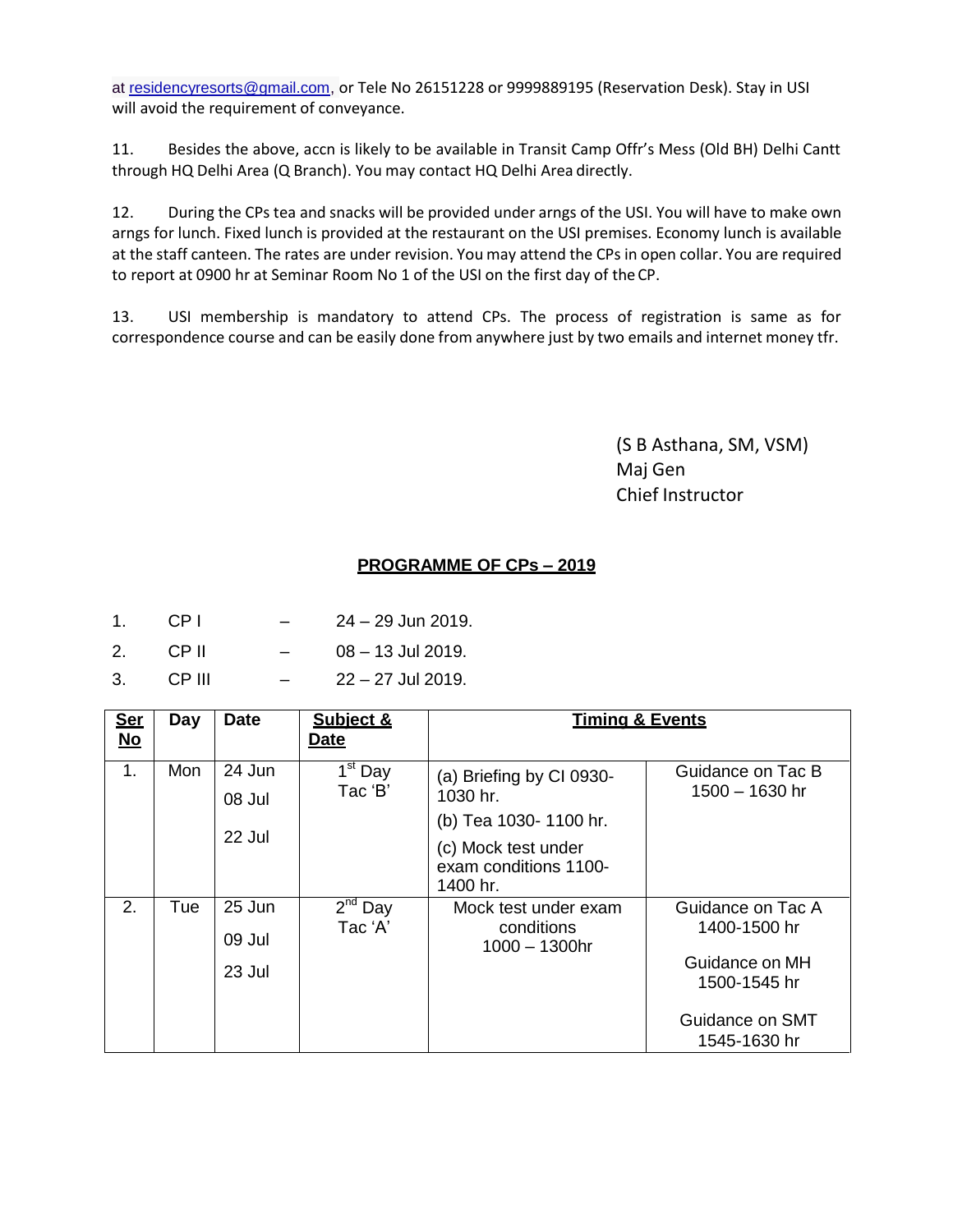| 3. | Wed | 26 Jun | $3rd$ Day | AL                                     | <b>SMT</b>              |
|----|-----|--------|-----------|----------------------------------------|-------------------------|
|    |     | 10 Jul | AL & SMT  | Mock test under                        | Mock test under         |
|    |     |        |           | exam conditions                        | exam conditions         |
|    |     | 24 Jul |           | 0930-1230 hr                           | 1330-1630 hr            |
|    |     |        |           |                                        |                         |
| 4. | Thu | 27 Jun | $4th$ Day | Mock test under exam                   | Guidance on Adm & ML    |
|    |     | 11 Jul | MH.       | conditions                             | 1400-1445 hr            |
|    |     |        |           | 1000-1300 hr                           | Discussion on mock test |
|    |     | 25 Jul |           |                                        | Tac A                   |
|    |     |        |           |                                        | 1500-1630 hr            |
| 5. | Fri | 28 Jun | $5th$ Day |                                        | Guidance on CA          |
|    |     |        | СA        |                                        | 1400 - 1445 hr          |
|    |     | 12 Jul |           | - do -                                 |                         |
|    |     | 26 Jul |           |                                        | Discussion on mock test |
|    |     |        |           |                                        | Tac B                   |
|    |     |        |           |                                        | 1445-1630 hr            |
| 6. | Sat | 29 Jun | $6th$ Day | <b>Discussion on Mock Test</b>         |                         |
|    |     | 13 Jul |           | $1000 - 1045$ hr - AL                  |                         |
|    |     |        |           | $1110 - 1200$ hr - SMT                 |                         |
|    |     | 27 Jul |           | $1200 - 1245$ hr - CA                  |                         |
|    |     |        |           | $1245 - 1330$ hr - MH                  |                         |
|    |     |        |           | $1330 - 1430$ hr – collection of mtrl. |                         |

(a) Office must report at 0900 hr on first day for registration. The class on answering technique will be taken by CI, which will not be repeated, hence it's very imp to attendthat.

(b) Tea break daily 1100-1115 hr, On Mon 1030 to 1100 hr and on Sat 1050-1110 hr.

(c) Lunch break 1300 – 1400 hr, on Mon 1400 – 1500 hr and on Wed 1230 – 1330 hr

(d) Strict time schedule is followed at USI.

11 Jul 2018

Registrations open for DSSC/TSOC – 2018 and Part D – 2018. On the spot Registration open for CP-3.

### **27 Jun 2018**

On the spot Registration open for CP-2 only. Register for CP-3 immediately to avoid disappointment.

#### **19 Jun 2018**

Due to technical fault USI Landline Telephones ae not working. Contact on the alternative Mob Nos : 9810885519 (CI), 9350812288 (Course Sec Supdt) and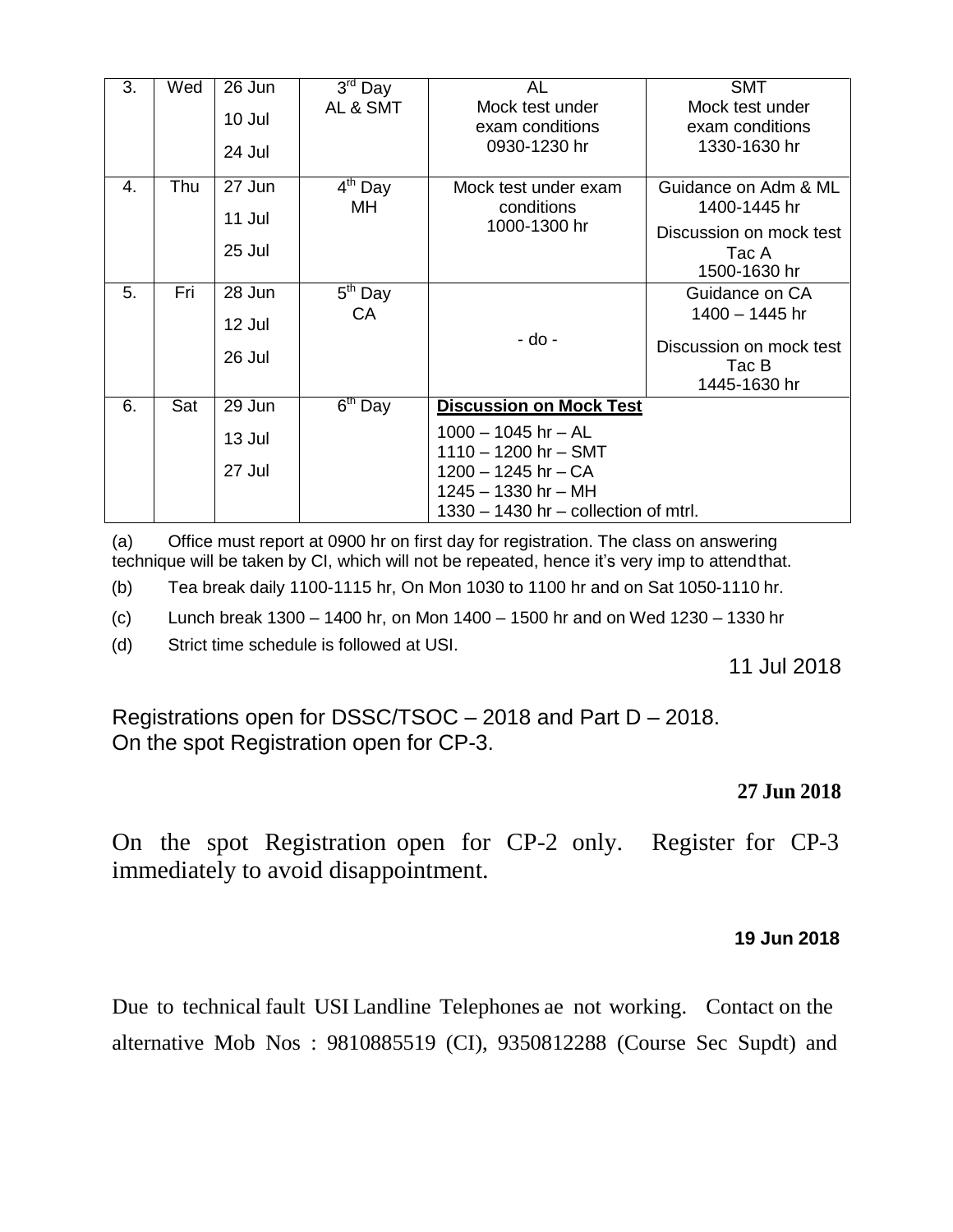|  | 9910977781 (DD Adm) between 9.45 AM to 1600 PM. |  |  |  |  |  |  |  |  |
|--|-------------------------------------------------|--|--|--|--|--|--|--|--|
|--|-------------------------------------------------|--|--|--|--|--|--|--|--|

#### **13 Jun 2018**

On the spot Registration open for CP-1 only. Register for CP-2 and CP-3 immediately to avoid last minute disappointment.

#### **09 May 2018**

There have been unavoidable postal delays in dispatches reaching you recently, as the postal services in all post offices in this area have gone down. Alternatives have been worked out and hereafter you willyou're your dispatches in time.

## **DESPATCHED DETAILS OF COURSE MTRL**

The Third Desp of course mtrl for DSSC – 2018 was sent on 27 Apr 2018. The Second desp of course mtrl for DSSC (Navy) – 2018 was sent on 10 Apr 18. The first desp of course mtrl for Part  $D - 2018$  was sent on 03 May 18. The fifth (Final) desp of Part B – 2018 was sent on 09 May 2018.

#### **07 May 2018**

Dates for Contact Pgmes: CP-1 (18 to 23 Jun 2018) CP-2 (02 to 08 Jul 2018) CP-3 (16 to 22 Jul 2018). Register imdt for CP of your choice. Vacancies available.